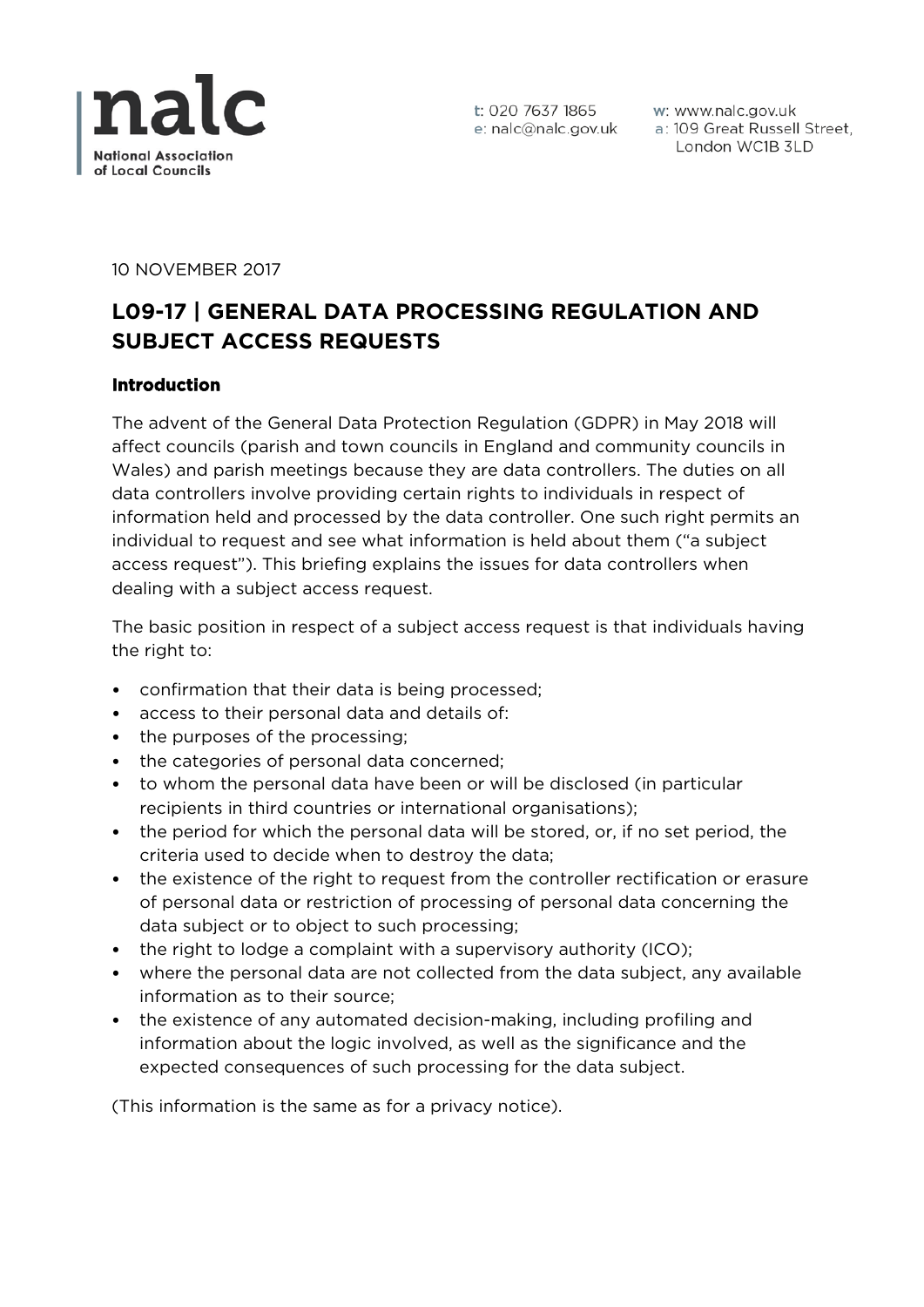

t: 020 7637 1865 e: nalc@nalc.gov.uk

w: www.nalc.gov.uk a: 109 Great Russell Street, London WC1B 3LD

The information must be available to allow individuals to be aware of the processing of their personal data and so that they can check that the data is used lawfully.

## **Responding to a subject access request**

Where the subject access request is made electronically, the information should be provided by electronic means where possible, unless otherwise requested by the data subject. In any event, the information given to the data subject must be communicated in a concise, transparent, intelligible and easily accessible form, using clear and plain language, in particular for any information addressed specifically to a child.

However, the right to obtain a copy of information (or to access personal data through a remotely accessed secure system such as a website) should not adversely affect the rights and freedoms of others. As a result personal information about a third party must be redacted (obliterated or removed) from any information provided unless that person has agreed to it being included. Note that the extent of this exemption from disclosure still needs to be defined by the UK Parliament and could extend to intellectual property rights and trade secrets (e.g. in respect of suppliers) and items covered by legal privilege (e.g. legal advice).

# **Fees**

The information must be given free of charge under the GDPR. The exception to this is if the request from a data subject is "manifestly unfounded or excessive" (see below for more information) in which case a reasonable fee can be charged A reasonable fee can also be charged for supplying further copies of the same information (but not for subsequent requests for different information). The fee must be based on the actual administrative cost of providing the information. Administrative cost is not defined but it is anticipated that it will not include staff time.

#### **Timescale**

The information requested must be provided without delay and at the latest within one month of receipt of the request. That timescale can be extended up to three months if the information requested is complex or numerous but in that case the individual must be told, within one month, how much extra time is required and why it is necessary.